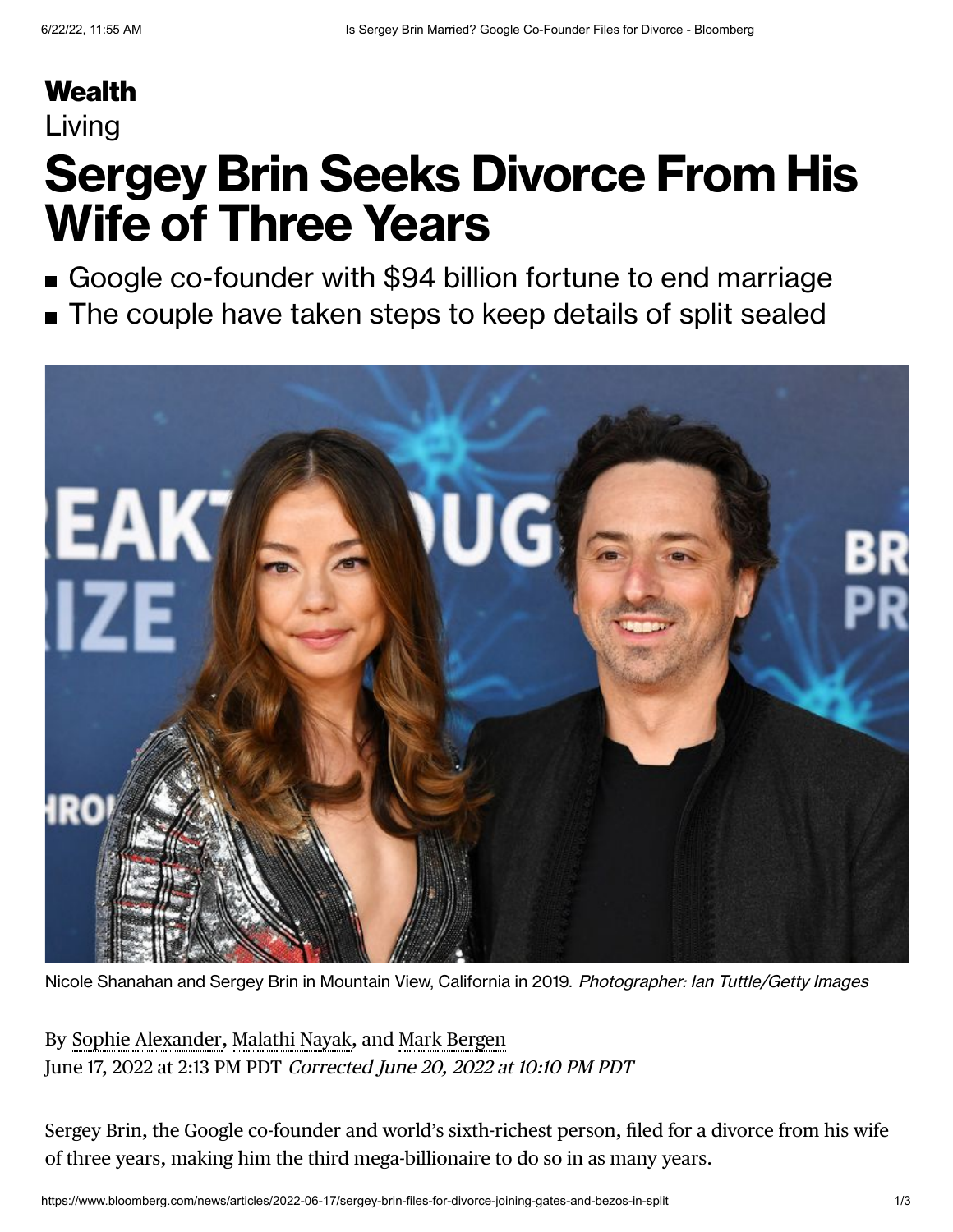Brin filed a petition for dissolution of his marriage to Nicole Shanahan in January, citing "irreconcilable differences," according to court documents cited in a Business Insider report this month. The couple, who have a three-year-old son, took steps to keep the details of the split private, requesting that documents be sealed by the court.

### **Wealth for You**

Enjoying Bloomberg Wealth? To read more articles based on your personal financial goals, answer these 3 questions that will tailor your reading experience.

**Get started**

"Because of the high profile nature of their relationship, there is likely to be significance public interest in their dissolution case and any potential child custody issues," according to the filing in Santa Clara, California.

Brin, 48, has a fortune of \$94 billion, according to the Bloomberg [Billionaires](https://www.bloomberg.com/billionaires/) Index, derived largely from his holdings in Google, the company he co-founded wth Larry Page in 1998 that later formed the holding company Alphabet Inc. Both he and Page left Alphabet in 2019, although they remain on the board and still are the controlling shareholders.

Brin's earlier marriage to 23andMe co-founder Anne Wojcicki ended in divorce in 2015.

His most recent split comes a year after Bill Gates and Melinda French Gates announced the dissolution of their marriage and about three years after Jeff Bezos and MacKenzie Scott divorced. At the time, Gates and French Gates had a \$145 billion fortune to divide, while Bezos and Scott had \$137 billion at stake when they broke up.

It's likely Brin and Shanahan have a prenuptial agreement since the relationship began long after he became a billionaire, said Monica Mazzei, a partner at [Sideman](https://www.bloomberg.com/quote/8223540L:US) & Bancroft LLP in San Francisco. But because the case is being handled by a private judge, "we will never know the details" of the divorce, she said.

#### **Bia-Echo Foundation**